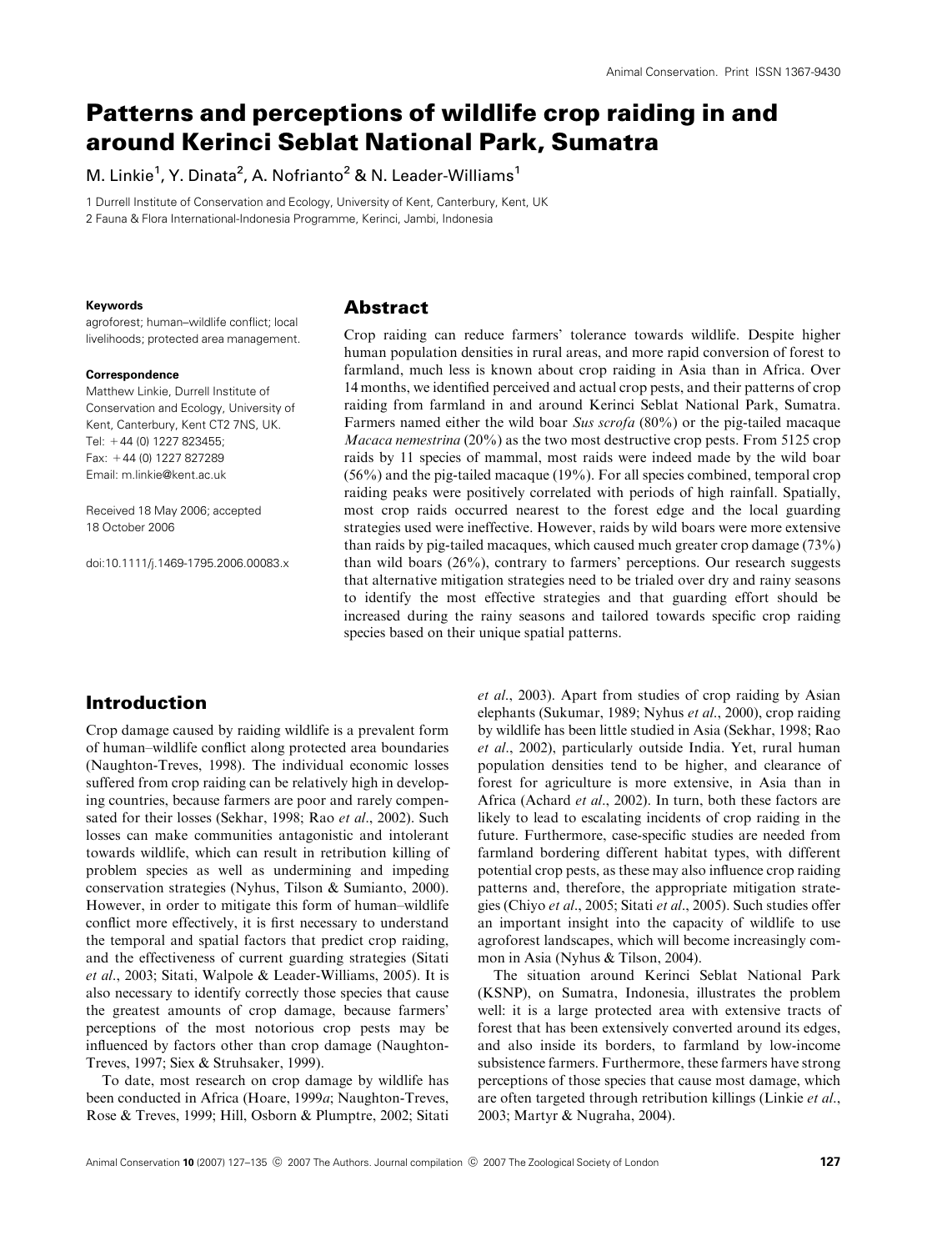In this paper, we aim to identify perceived and actual crop raiding patterns by mammals  $> 5 \text{ kg}$ , by investigating (1) farmers' perceptions of wildlife as crop pests, (2) temporal patterns of crop raiding by species and by crop type, (3) spatial patterns of crop raiding by species, (4) extent of crop destruction by species and (5) perceived versus actual patterns of crop raiding.

### Materials and methods

#### Study area

The study was conducted in a conglomerate of villages known as Air Dikit, bordering the southern end of the 13 300 km2 UNESCO World Heritage Site KSNP, in Bengkulu province (2°56'–2°64'S, 101°43'–101°51'E). Air Dikit has an altitudinal range from 100 to 300 m above sea level that supports a western lowland forest type among the most threatened habitats in Indonesia (Laumonier, 1994; Holmes, 2001). In Air Dikit, there are still small patches of degraded forest outside KSNP, but the landscape is dominated by a farmland mosaic. Air Dikit comprises a single main village with several diffuse villages, comprising a Muslim transmigrant community of Javanese descent. This community moved in the late 1990s from the adjacent south Sumatra province, either through a government-sponsored programme or spontaneously.

A total of 56 farms, which were between one and four years old, lay within 2 km of the forest edge within Air Dikit. Over 14 months, actual and perceived crop raiding patterns were recorded on 50 farms, after six farmers dropped out. To avoid raising expectations, farmers were informed from the outset that this was an academic, not a Department of Forestry or a conservation NGO, project from which no financial benefits or compensation would accrue. Of the 50 farms, 40% were previously inside KSNP. However, after the KSNP boundary was refined by the KS-Integrated Conservation and Development Project in 2002 (World Bank, 2003), 56% of these 50 farms were situated inside KSNP.

### Socio-economic backgrounds of farmers, farmland profiles and perceived crop pests

On each of the 50 farms, family size, ages and education levels of respondents, and the main types of subsistence and commercial crops grown were recorded. Semi-structured interviews were individually administered in Indonesian to the household heads (all male) of each farm to learn their perceptions on which factors most limit their agricultural success, how these factors could be overcome and their ranking of the two crop pests that worse affected them.

For each farm, we recorded guarding intensity as the cumulative number of guarding measures used, including fences, guard dogs, noisemakers, guard huts, guns and fires. The boundary of each farm was mapped with the owner, using Garmin 12 global position system (GPS) units (Garmin Corp., Ulathe, KA, USA). These data were imported into ArcView v.3.2 GIS software package (ESRI Inc., Redlands, CA, USA) and constructed as a single farmland data layer, in which each farm was assigned a unique identity number and its area and perimeter length were calculated.

For each farm, the mean value for the physical features (proximity to forest edge, proximity to rivers, elevation, slope, perimeter, and farm size:farm perimeter) was extracted. Forest cover data were derived from on-screen digitizing of a radiometrically and geometrically corrected 2002 Landsat 7 ETM+satellite image (path/row, 162/062). The river data were obtained from 1:50 000 maps produced by the Indonesian National Coordination Agency for Surveys (1985). The digital elevation model data were obtained from the Shuttle Radar Topography Mission and used to produce the slope layer (Rabus et al., 2003). All spatial data layers were converted into a raster format within ArcView and geo-referenced using the UTM 47 s coordinate system within the WGS84 datum. Finally, rainfall data for the farmland region over the study period were obtained from the district rainfall station managed by the Meteorological and Geophysical Agency of Indonesia.

#### Crop raiding data collection

Temporal and spatial patterns of crop raiding incidents were monitored on the 50 farms from November 2001 to December 2002. Participating farmers were trained to use a calendar to record daily crop raiding incidents by each species and the crop type damaged during an initial 1-month pilot study in October 2001. The calendar was then edited using farmers' comments to improve its ease of use and encourage their active involvement in compiling data using the resulting 14-month calendar. One column allowed for daily entries of crop raiding incidents by nine mammals 45 kg: wild boar Sus scrofa, sambar Cervus unicolor, red muntjac Muntiacus muntjak, mouse deer (Tragulus sp.), porcupine Hystrix brachyura, pig-tailed macaque Macaca nemestrina, long-tailed macaque Macaca fascicularis, banded langur Presbytis melalophos and sunbear Helarctos malayanus. Another column allowed daily entries of raids by other species.

To avoid over-reporting of crop damage by farmers (Siex & Struhsaker, 1999) and to maintain consistency in the accuracy and quality of the data collected, three to four enumerators visited each farm every 2 days throughout the 14 months to check the calendars and verify any conflicting reports with the farmers by visiting the crops to check the damage and identify secondary signs, including prints, bite marks, faeces and hair, associated with the culprit species. This reduced problems with misreporting of any species that had only passed through the farmland without crop raiding (Sitati et al., 2003).

To obtain information on the extent of crop destruction by the different species, a random subset of the 50 farms was selected each week over a 5-month period from November 2001 to March 2002. On these farms, the extent of the area damaged was measured directly in square metres  $(m<sup>2</sup>)$ . For each crop raiding incident, the age of the crop was recorded, based on its stage of maturity, using the following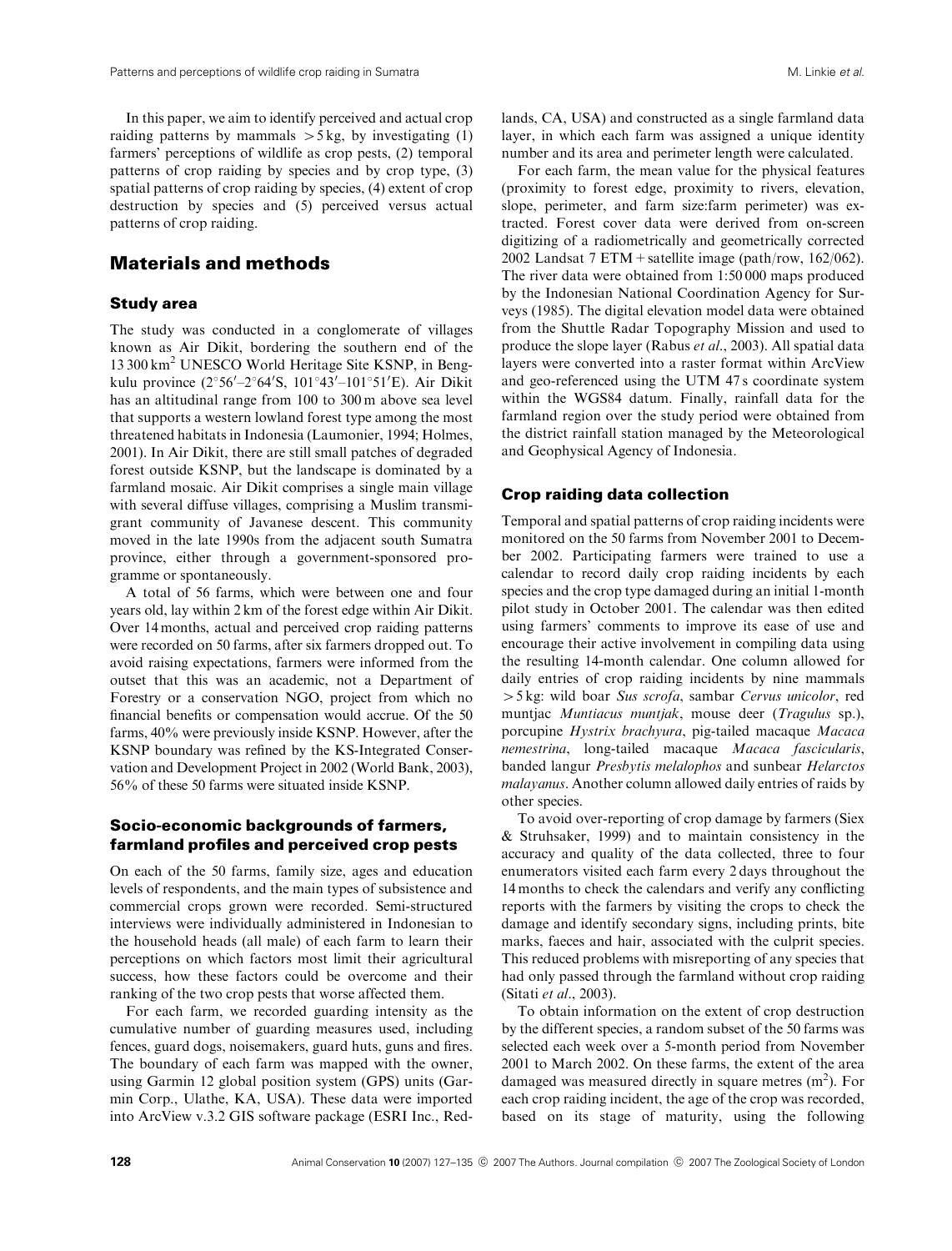categories: seedling, partially grown or fully grown (Hoare, 1999b).

#### Data analyses

The farmland profile data and crop raiding data (frequency and amount of destruction) for wildlife species, both collectively and individually, were imported into SPSS v.11 software (SPSS Inc., Chicago, IL, USA). The continuous data were logarithmically transformed to reduce the likelihood of extreme results having a disproportionate influence on the overall dataset.

To identify the perceived crop pests, the percentage of farmers that ranked each wildlife species as either the first or second worst pest was calculated. Next, to enable comparative analyses of crop raiding patterns between months with unequal numbers of days, we calculated the average number of crop raids per day, referred to hereafter as 'monthly crop raiding frequency'. Spearman's rank correlation coefficient  $(r<sub>s</sub>)$  was used to determine whether there was a relationship between monthly rainfall patterns, either directly or with a 1-month lag period, and monthly crop raiding frequency, for all wildlife species individually and combined. Spearman's rank correlation coefficient was also used to examine possible relationships between crop types eaten each month and monthly rainfall patterns.

To investigate spatial patterns of crop raiding, the number of crop raids on each farm was calculated over 14 months. A stepwise multiple linear regression analysis was then used to determine which combination of spatial factors best explained spatial crop raiding frequency for all wildlife species combined, and for the most frequent crop raiding species individually. The factors included in the analysis were based on previous studies (Naughton-Treves, 1998; Sitati et al., 2005) and comprised mean proximity to forest edge and to rivers, elevation, slope, farm size, farm perimeter, farm size:farm perimeter and guarding measures. The performance of the model was evaluated by calculating the  $r^2$  value, and the presence of spatial autocorrelation in the model was tested by calculating Moran's I statistic using Crime-Stat v.1.1 (N. Levine and Associates, Annadale, VA, USA). Correlation coefficients were used to test for problems with collinearity (correlations between independent variables).

A Mann–Whitney U-test was performed to determine if there was any difference in the extent of crop damage between the two most prolific crop raiding species. Finally, the relationship between each farmer's perceptions of the main crop pests and the species that were recorded as crop raiding most frequently on their farm over 14 months was determined by performing an independent-samples t-test.

### Results

### Socio-economic backgrounds of farmers, farmland profiles and perceived crop pests

The socio-economic backgrounds of farmers differed little across participating farms. The mean family size for each

household was  $3.8 \pm 1.8$  (sp) people, with a mean age of  $22.5 \pm 14.1$  years. Most farmers (71%) had attained a primary school education level, but only 29% had achieved higher. The average farm size and perimeter length was  $3900 \text{ m}^2 \pm 2300$  and  $890 \text{ m} \pm 315$ , respectively. Farm size was not correlated with distance to forest edge ( $n = 50$ ,  $r_s = 0.26$ ,  $P = 0.07$ ). Farmers grew their crops for subsistence (56%) and commercial (44%) purposes. Among the subsistence crops edible to wildlife species, all farmers grew rice and cassava for their main crops, while banana, chili, maize, papaya, eggplant and water spinach were among the other subsistence crops. The main commercial crops grown were coffee (62%), patchouli (18%) or a combination of both (20%) crops, which are unpalatable to most mammal species.

Most farmers thought that cutting down the forest would increase flooding (94%), soil erosion (88%) and attacks from insect crop pests (66%). However, farmers thought that other factors were more detrimental to their livelihoods, and that agricultural success was limited by (1) wildlife crop raiding (90%), (2) a decrease in market prices for cash crops (43%) and (3) a long distance to the nearest market (37%). Most farmers (70%) were generally unsure about how they could overcome wildlife crop raiding, while no farmer stated retribution killings as a control measure. Some farmers (30%) thought that guarding their farms might reduce crop raiding. However, no farms were fenced and only a minority of farmers employed some form of crop protection (30%), of which the main strategies were use of a guard dog (24%) or a gun  $(6\%)$ .

#### Temporal patterns of crop raiding by wildlife

Over 14 months, farmers compiled a total of 5125 daily records of crop raiding by 11 mammalian species, comprising wild boar (56%), pig-tailed macaque (19%), red muntjac (7%), porcupine (6%), sambar (5%), banded langur (4%), civet (1%) and long-tailed macaque (1%), with sunbear, tapir and mouse deer  $\left(\langle 1\% \rangle\right)$ . Wild boar and pig-tailed macaque were responsible for most (75%) crop raiding incidents and for all farms combined; these raids comprised an average of 206.1 and 69.8 daily incidents/month for wild boar and pig-tailed macaque, respectively. The crop raiding patterns for all species combined and the main crop pests individually were strongly seasonal, and most crop raiding incidents occurred from November to December in both 2001 and 2002 (Fig. 1).

There was a positive correlation between crop raiding patterns among those mammal species responsible for more than 5% of the total crop raiding incidents combined and rainfall (Table 1). However, there was an even stronger correlation between crop raids by pig-tailed macaque and rainfall that incorporated a 1-month lag period.

### Temporal patterns of crop raiding by crop type

A total of 19 different crop types was damaged by mammal species during this study. Porcupine and red muntjac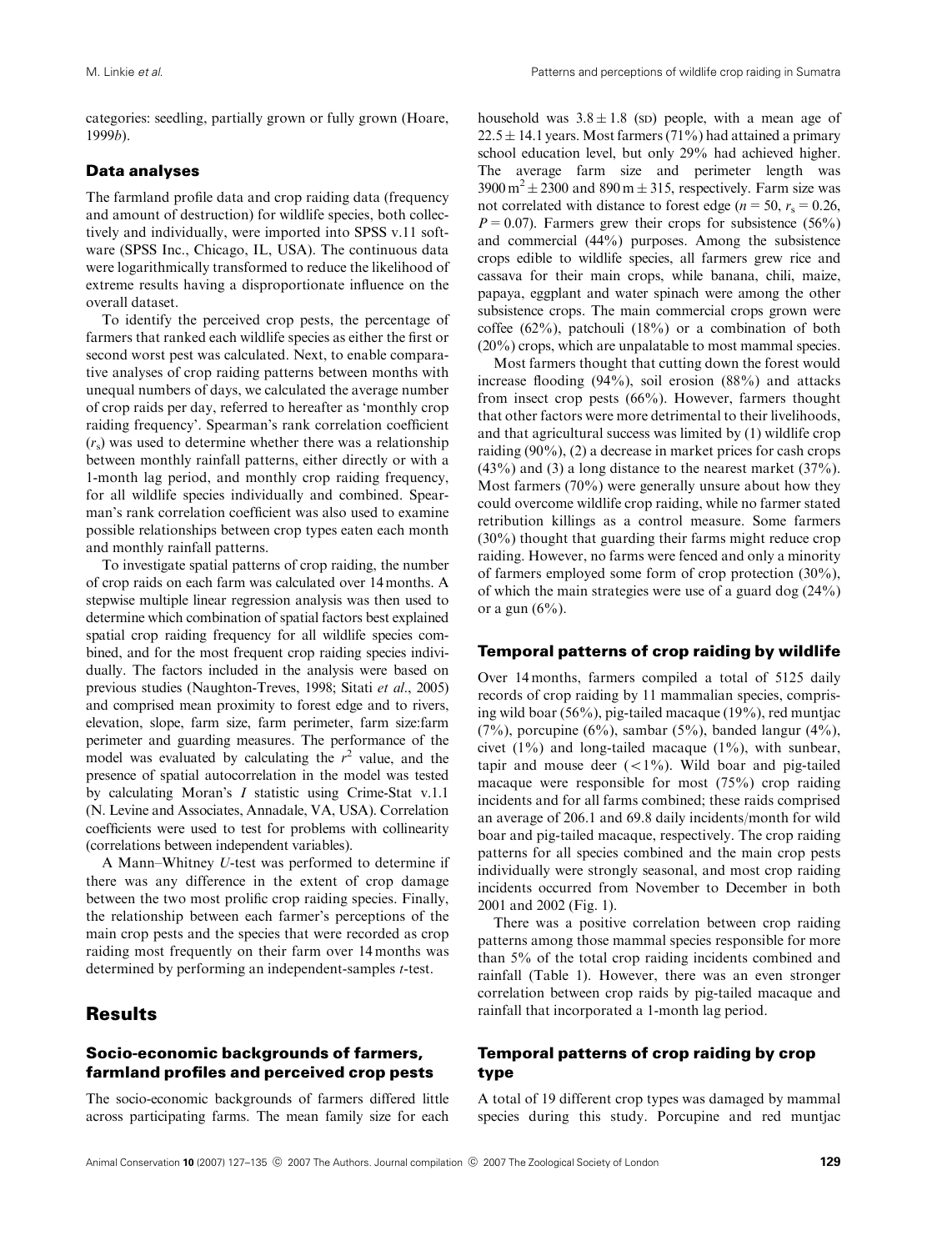

**Figure 1** Temporal crop raiding patterns for all mammal species combined and the main crop pest individually (i.e. responsible for more than 5% of the total crop raiding incidents) in Air Dikit. Wild boar, Sus scrofa; porcupine, Hystrix brachyura; sambar, Cervus unicolor.

**Table 1** Patterns of monthly crop raiding by wildlife and monthly rainfall for all mammal species combined and for the main crop pests individually in Air Dikit ( $n=14$ ), based on Spearman's rank correlation coefficient  $(r<sub>s</sub>)$ 

|                                         |             | Without 1 month lag | With 1 month lag |        |
|-----------------------------------------|-------------|---------------------|------------------|--------|
| Species                                 | $r_{\rm s}$ | P                   | $r_{\rm s}$      | P      |
| All species combined                    | በ 78        | < 0.01              | 0.52             | 0.06   |
| Wild boar <i>Sus scrofa</i>             | በ 62        | 0.02                | 0.44             | O 11   |
| Pig-tailed macague<br>Macaca nemestrina | 0.54        | 0.06                | O 72             | < 0.01 |
| Red muntjac Muntiacus<br>muntjak        | 0.72        | 0.01                | 0.43             | 0.13   |
| Porcupine Hystrix<br>brachyura          | 0.89        | $<$ 0.01            | 0.53             | 0.05   |

showed similar raiding patterns for chili bushes and green beans, as did pig-tailed macaque and wild boar for rice (Table 2).

Of the different crop types eaten by all wildlife species combined, only the frequency of raiding on rice crop and chili crop (with a 1-month lag period) showed a relationship with rainfall, with more raids during months with greater rainfall (Table 3).

### Spatial patterns of crop raiding

All participating farms experienced crop raiding by mammals (Fig 2a). Farms closest to the forest edge were most frequently raided by wild boar, pig-tailed macaque and porcupine individually and by all species combined (Table 4; Fig. 2a–d), while other physical factors or guarding measures had no effect. The respective regression models for wild boar, pig-tailed macaque and porcupine individually and by all species combined were not affected by spatial autocorrelation (Moran's  $I = 0.01, -0.03, -0.01$  and  $-0.02$ , respectively; all  $P > 0.05$ ). The spatial patterns of crop raids showed that pig-tailed macaque raids were not as widespread as wild boar raids (Fig. 2b and c).

### Crop destruction by the main crop pests

Over the 5 months from November 2001 to March 2002, the damage caused during a total of 346 crop raiding forays encompassed a total crop area of  $1421.0 \text{ m}^2$ . The mean damage per foray was  $4.1 \text{ m}^2$  for all mammal species combined. Wild boar and pig-tailed macaque were responsible for 99% of the damage (Table 5). Pig-tailed macaque caused significantly more damage (73%) than wild boar (26%) when crop raiding  $(n=310, Z=-4.97, U=3116,$  $P<0.01$ ). Of these 346 crop raiding forays, pig-tailed macaque raided 13% of the forays but caused 73% of the total damage, whereas wild boar raided 76% of the forays but caused only 26% of the total damage. Overall, each problem species differed in their preference for crop maturity. Pig-tailed macaque pre-dominantly ate fully grown crops, which partly explains their greater destructiveness, while wild boar were the least selective, and ate crops at all stages of maturity.

#### Perceived versus actual crop pests

The majority (80%) of farmers named wild boar as the crop pest that worse affected them, while the remaining (20%) farmers named pig-tailed macaque. Farmers who named wild boar were not found to be from farmland that was raided more frequently by this species  $(F = 2.10)$ ,  $P = 0.15$ .

## **Discussion**

This study represents an important first step in the mitigation of crop raiding by wildlife, because it is based on an explicit understanding of the actual crop pests and their spatio-temporal patterns of crop raiding. This study quantified perceived and actual patterns of crop raiding by different mammal species in and around KSNP, Sumatra. The most frequent crop raiders among 11 recorded species of mammal were wild boar and pig-tailed macaque. Most farmers around the Air Dikit study area thought that crop raiding was the greatest limitation to their agricultural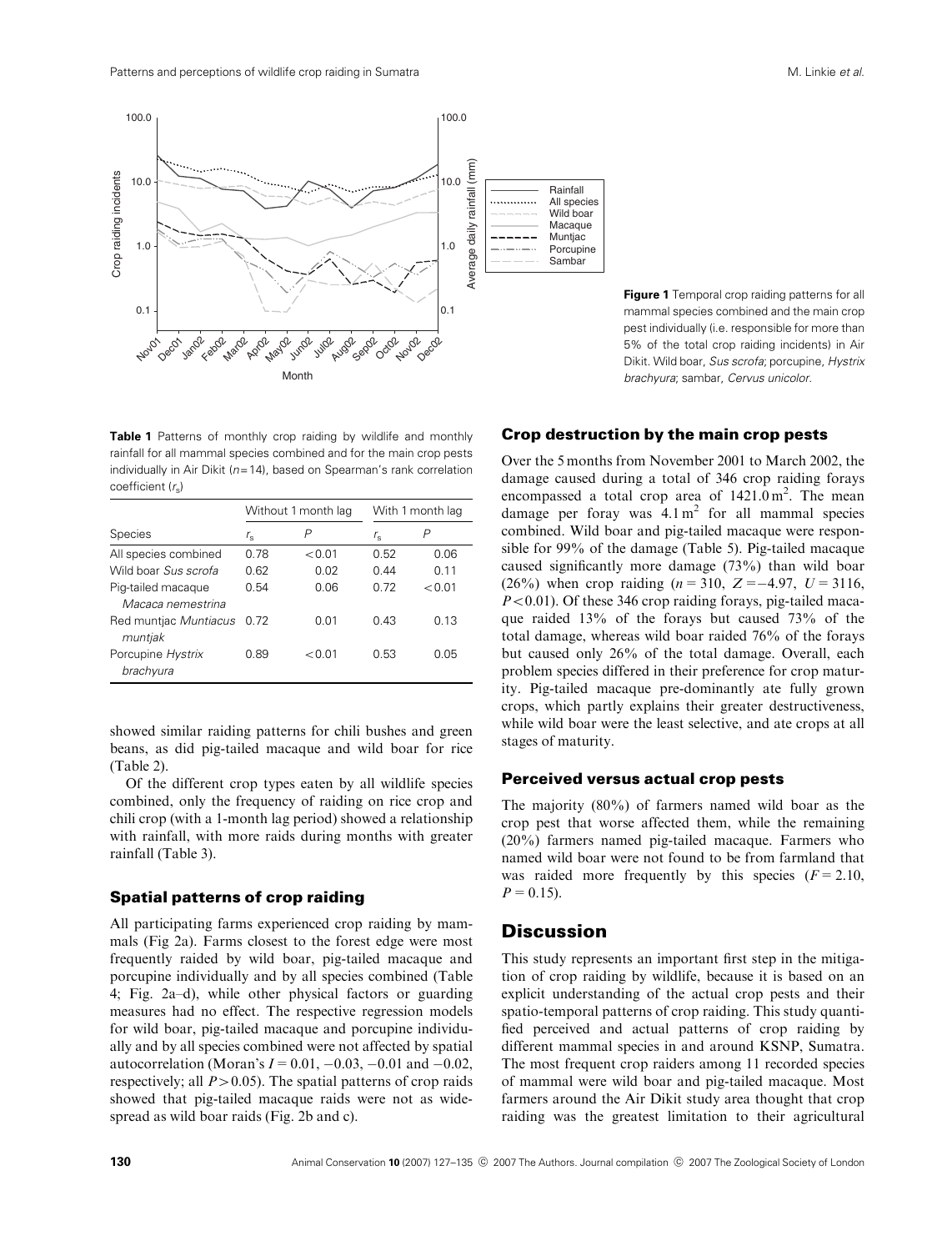|                                      | Number of crop                  | Frequency of raids on main crop species (%) |                   |                   |  |  |
|--------------------------------------|---------------------------------|---------------------------------------------|-------------------|-------------------|--|--|
| Species                              | species eaten more<br>than once |                                             |                   |                   |  |  |
| All species combined                 | 19                              | Rice (25%)                                  | Cassava (19%)     | Chili (14%)       |  |  |
| Wild boar Sus scrofa                 | 16                              | Cassava (31%)                               | Rice (30%)        | Sugar cane (9%)   |  |  |
| Pig-tailed macaque Macaca nemestrina | 12                              | Rice (33%)                                  | Papaya (24%)      | Banana (20%)      |  |  |
| Red muntjac Muntiacus muntjak        |                                 | Chili (69%)                                 | Green beans (12%) | Rice (9%)         |  |  |
| Porcupine Hystrix brachyura          |                                 | Chili (45%)                                 | Squash (21%)      | Green beans (12%) |  |  |

**Table 3** Patterns of monthly crop raiding by crop type and monthly rainfall for all mammal species combined and for the main crop pests individually in Air Dikit ( $n=14$ ), based on Spearman's rank correlation coefficient (rs)

|             | Without 1 month lag |        | With 1 month lag |      |  |
|-------------|---------------------|--------|------------------|------|--|
| Crop type   | r.                  | P      | $r_{\rm s}$      | P    |  |
| Rice        | 0.74                | < 0.01 | 0.52             | 0.07 |  |
| Cassava     | 0.13                | 0.67   | 0.41             | 0.16 |  |
| Chili       | 0.28                | 0.34   | 0.69             | 0.01 |  |
| Sugar cane  | $-0.07$             | 0.81   | 0.14             | 0.65 |  |
| Papaya      | 0.14                | 0.64   | 0.07             | 0.82 |  |
| Banana      | 0.06                | 0.85   | $-0.15$          | 0.63 |  |
| Green beans | $-0.15$             | 0.61   | $-0.14$          | 0.66 |  |
| Squash      | 0.05                | 0.87   | 0.43             | 0.14 |  |

success, but most did not know how to mitigate this threat, and the limited range of guarding strategies used proved to be ineffective at reducing crop raiding. This study was not able to assess fully the socio-economic consequences of the observed patterns of crop raiding, which remains an important gap in much research on human–wildlife conflict, even where the topic has been more widely researched (Conover, 2002). However, determining the spatio-temporal patterns of crop raiding (Sitati et al., 2003) has proven sufficient in some areas of Africa to establish trials for mitigating crop raiding (Sitati & Walpole, 2006).

In the tropics, the temporal relationship between crop raiding, rainfall and forest fruiting patterns is complex and poorly understood (Chiyo et al., 2005). However, this study found strong seasonality in the temporal patterns of crop raiding for all crop pests combined and for the main pests individually. Crops were most vulnerable to raiding during the rainy season. As with elephant crop raiding patterns in southern Sumatra (Nyhus *et al.*, 2000), the main crop staple of rice was raided more often in Air Dikit during the wetter months, when the crop was ripe. In contrast, cassava crops do not ripen seasonally and were raided throughout the year without any relation to rainfall patterns, as also shown in southern Sumatra (Nyhus *et al.*, 2000). This would suggest that crop raiding patterns in Sumatra may be determined by the seasonal ripening of nutritious crops rather than by a scarcity of forest fruit food sources at particular seasons (Sukumar, 1989; Chiyo et al., 2005), but experiments would be needed to prove which explanation is correct.

Spatial patterns of crop raiding in the tropics are less complex and more clearly understood. While Hill (1997) found that the factors best explaining spatial patterns of crop raiding varied between different wildlife species in Uganda, most other studies have found that proximity to forest edge, or probable surrogates, is the single most important explanatory factor (Jhala, 1993; Studsrød & Wegge, 1995; Sekhar, 1998; Hill, 2000; Saj, Sicotte & Paterson, 2001). In Air Dikit, crop raiding was also mostly confined to farmland closest to the forest edge, probably because of the barrier created by the agricultural landscape (Hoare & du Toit, 1999) and the crop pests' need for a forest refuge. However, mapping the crop raiding patterns revealed that wild boar raids were more extensive than pig-tailed macaque raids.

The patterns of crop raiding by pig-tailed macaques appear similar to those of African elephants in that they were not widespread and inflicted relatively large losses on farmers (Sitati et al., 2003). Being a frugivore, pig-tailed macaques predominantly raided mature fruit crops (papaya and banana). Crop raids on mature rice crops, which were grown in all farms, may have allowed pig-tailed macaques to increase their foraging efficiency by reducing the amount of time spent travelling to different food sources. In contrast to pig-tailed macaque crop raiding patterns, wild boars entered farms more frequently to raid crops, but caused significantly less damage, both per foray and overall. This was probably due to the wild boar's catholic diet, as reflected by its targeting crops at all stages of maturity. If this study had included crop raiding by small animals (birds, rodents and insects) then crop raiding would probably have been much more extensive and destructive (Naughton-Treves & Treves, 2005).

Farmers' perceptions of the damage caused by different crop pest species could include metrics such as economic value (e.g. average quality of the crop damaged and time invested in cultivating the crop) and opportunity costs (e.g. children not attending school to guard family farms instead), as well as the frequency and extent of raiding and maturity of crop damage measured in this study. Therefore farmers' perceptions of damage and our measure of the extent of damage may not be strictly comparable. Nevertheless, it is interesting to note that the farmers in Air Dikit perceived the wild boar to be the crop pest that worse affected them, but this did not correspond with the observed patterns of crop damage on their farm. The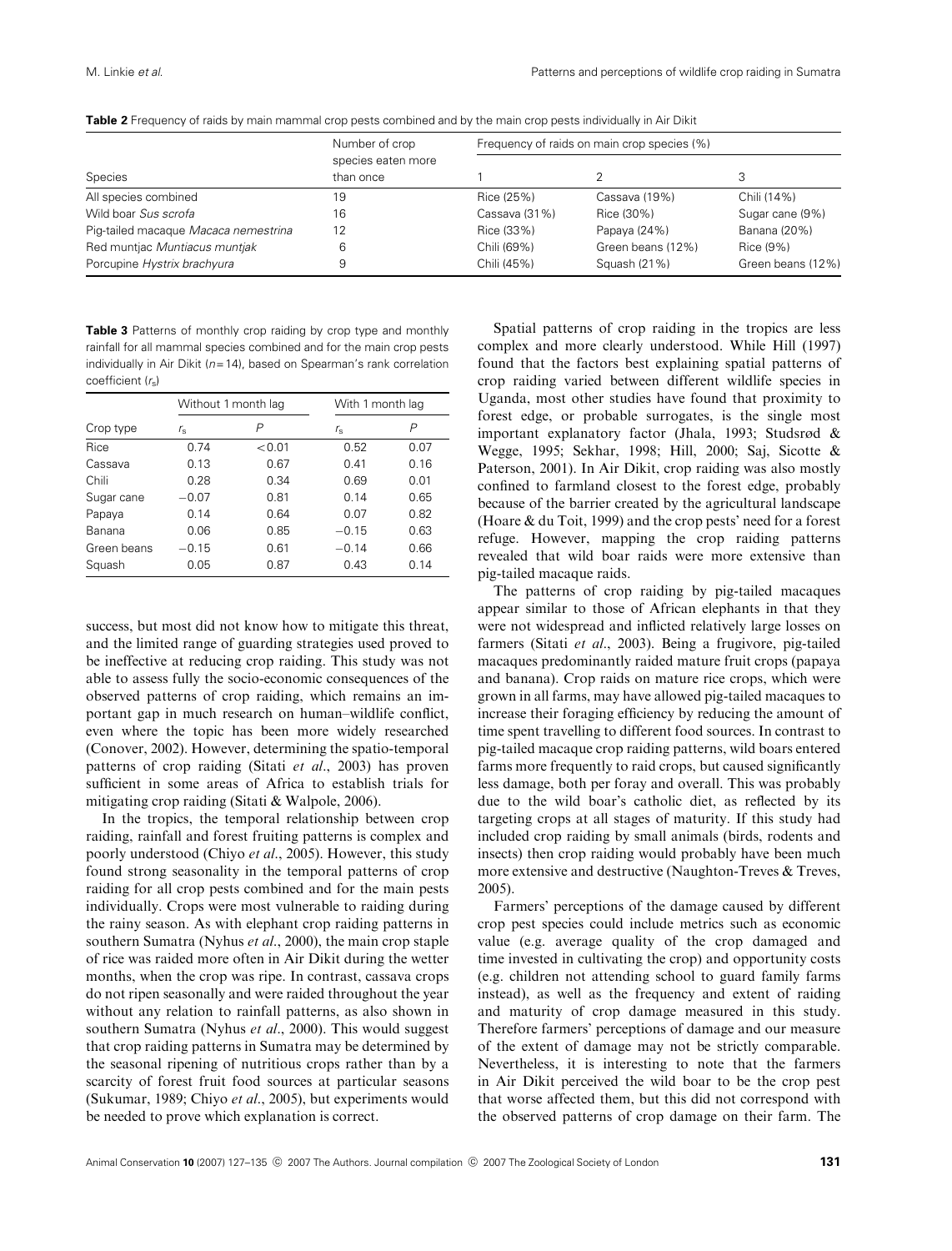

Figure 2 Log<sub>10</sub> crop raiding frequency for (a) all wildlife species combined, (b) wild boar Sus scrofa, (c) pig-tailed macaque Macaca nemestrina and (d) porcupine Hystrix brachyura in Air Dikit at the redefined border of Kerinci Seblat National Park (KSNP; inset).

difference in the perceived and the recorded crop pests illustrates a need to investigate community perceptions associated with crop damage (Siex & Struhsaker, 1999). In comparison with the pig-tailed macaque, the propensity of the wild boar to raid crops more frequently and to raid more staple crops may have led farmers to describe wild boar as the worst crop pest in Air Dikit, despite the fact that pigtailed macaques caused more damage overall. In contrast, research from Uganda found that olive baboons Papio cynocephalus, which caused the most cumulative damage, were considered by farmers as worse crop pests than redtailed monkeys Cercopithecus ascanius, which raided most frequently (Naughton-Treves, 1997). Wild boars may also have received a disproportionate amount of the blame for crop damage because they were more conspicuous as a consequence of their frequent and widespread raiding. Similarly in Zanzibar, negative attitudes toward red colobus monkeys Procolobus kirkii may have been linked to farmers wrongly accusing these monkeys of damaging bananas, which was actually caused by the smaller and less conspicuous Sykes monkeys Cercopithecus mitis that often intermingle with red colobus monkeys. The farmers' main complaint was on the negative impact of red colobus monkey coconut consumption, but this species actually foraged on immature coconuts, which were actually associated with higher harvests, possibly due to a pruning effect (Siex & Struhsaker, 1999).

The few guarding measures used in Air Dikit were ineffective in reducing crop raiding, although by using them farmers presumably perceived them as having some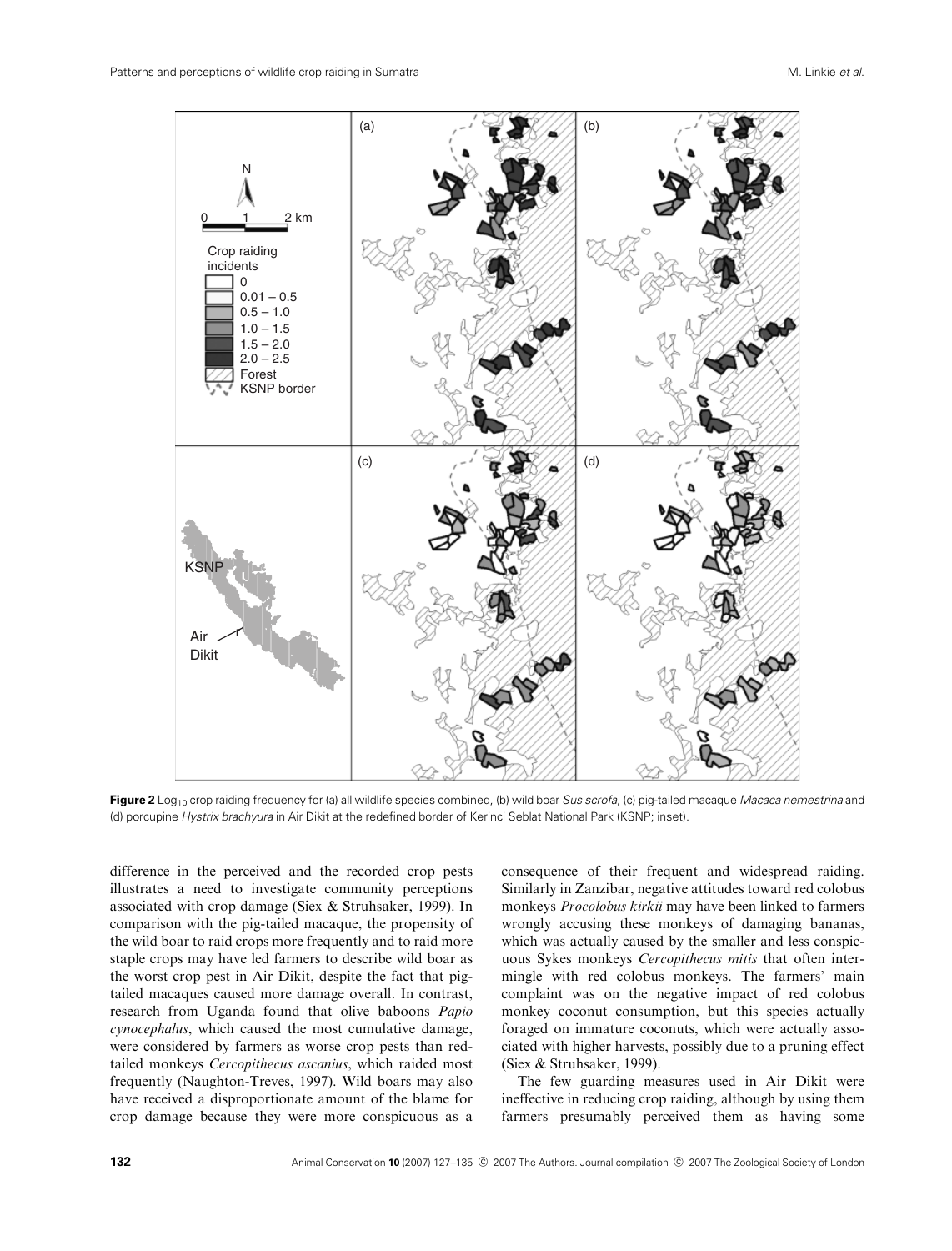| Model                                     | Coefficient $(\beta) \pm s\varepsilon$ | d.f. | F     |         | P      |      |
|-------------------------------------------|----------------------------------------|------|-------|---------|--------|------|
| All species combined                      |                                        |      |       |         |        |      |
| Log <sub>10</sub> distance to forest edge | $-0.59 + 0.16$                         | 49   | 13.04 | $-3.61$ | < 0.01 | 0.21 |
| (constant)                                | $3.12 + 0.35$                          |      |       | 8.95    | < 0.01 |      |
| Wild boar Sus scrofa                      |                                        |      |       |         |        |      |
| $Log10$ distance to forest edge           | $-0.48 + 0.13$                         | 49   | 13.67 | $-3.70$ | < 0.01 | 0.22 |
| (constant)                                | $2.67 + 0.28$                          |      |       | 9.65    | < 0.01 |      |
| Pig-tailed macaque Macaca nemestrina      |                                        |      |       |         |        |      |
| $Log10$ distance to forest edge           | $-0.77 + 0.24$                         | 49   | 10.02 | $-3.17$ | < 0.01 | 0.17 |
| (constant)                                | $2.69 \pm 0.52$                        |      |       | 5.19    | < 0.01 |      |
| Porcupine Hystrix brachyura               |                                        |      |       |         |        |      |
| $Log10$ distance to forest edge           | $-0.49 \pm 0.18$                       | 49   | 7.35  | $-2.71$ | < 0.01 | 0.13 |
| (constant)                                | $1.72 \pm 0.38$                        |      |       | 4.47    | < 0.01 |      |

Table 4 Best multiple linear regression models describing the relationship between the spatial factors and log<sub>10</sub> crop raiding frequency, for all crop pests combined and for the main crop pests individually in Air Dikit

**Table 5** Crop raiding frequency, amount of damage and stage of maturity consumed in selectively monitored farms in Air Dikit

|                                         |                     |                         | Maturity of crop eaten (%) |                    |                |                                |                   |                                   |
|-----------------------------------------|---------------------|-------------------------|----------------------------|--------------------|----------------|--------------------------------|-------------------|-----------------------------------|
| Species                                 | Number of<br>forays | Percentage of<br>forays | Seedling                   | Partially<br>arown | Fully<br>arown | Mean damage<br>$(m^2 \pm s_E)$ | (m <sup>2</sup> ) | Total damaged Total damage<br>(%) |
| Wild boar Sus scrofa                    | 266                 | 76                      | 19                         | 47                 | 34             | $1.4 \pm 0.3$                  | 368.4             | 26                                |
| Pig-tailed macague<br>Macaca nemestrina | 44                  | 13                      | $\Omega$                   | 6                  | 94             | $23.6 \pm 1.3$                 | 1037.6            | 73                                |
| Red muntjac Muntiacus<br>muntjak        | 16                  | 5                       | 14                         | 29                 | 57             | $0.3 + 0.2$                    | 4.6               | $<$ 1                             |
| Porcupine Hystrix<br>brachyura          | 20                  | 6                       | $\Omega$                   | 40                 | 60             | $0.5 + 0.1$                    | 10.0              |                                   |

potential. Alternative guarding methods that might be trialed in conjunction with farmers include thorny shrub fences to prevent wild boar raids, or chili grease fences that have successfully excluded African elephants from maize fields (Sitati & Walpole, 2006). The destructive pig-tailed macaques present a more intractable problem, but communal guarding by farmers, which is not currently practised in Air Dikit, may minimize their crop raiding, especially during the rainy season. Trialing such alternative strategies over a subsequent 14-month period would enable an evaluation of their effectiveness in reducing crop raiding (Sitati & Walpole, 2006). More general initiatives that target all crop pests could include the planting of edible crops (e.g. rice and cassava) further from the forest edge and in areas where they could be better guarded.

Human settlements bordering protected areas in Sumatra receive no tangible legal benefits from living with destructive wildlife, either through tourism (Walpole & Thouless, 2005) or through extractive use (Leader-Williams & Hutton, 2005). However, the unsanctioned hunting of crop pests as prized game can be an effective defence strategy that can provide, at least, some direct community benefits (Naughton-Treves, 1998; Lee, 2000). Retribution killings of wildlife do occur in farmland around KSNP, as intolerant farmers set snare traps, which indiscriminately trap wildlife, including tigers (Martyr & Nugraha, 2004). However, there appears little killing, consumption or sale of crop raiding pig-tailed macaques and wild boars, both of which are considered 'unclean' by Muslim farmers.

Critically, this study highlights an enduring problem facing KSNP management, because the farms most heavily raided were illegal settlements inside the KSNP boundary (Fig. 2). While all farmers interviewed claimed not to know that their farm was inside KSNP, most (82%) farmers were unaware of restrictions on opening up new farmland (Linkie, 2003). Thus, the KSNP boundary needs to be enforced more vigorously to reduce farmland encroachment. At the same time, this needs to be coupled with improved mitigation of human–wildlife conflict to reduce farmer hostility towards wildlife, particularly of threatened species.

### Acknowledgements

We are grateful to the University of Kent Alumni Postgraduate Research Scholarship and the Mammal Conservation Trust for funding this research. We are grateful to Ir Listya, Ir Soewartono, Dr Sugardjito, the Indonesian Academy of Sciences, the Indonesian Department of Forestry and Nature Protection and the farmers of Air Dikit for assisting us in our research. We would like to thank Matt Walpole, Lisa Naughton-Treves, Simon Hedges and two anonymous reviewers for useful comments on an earlier version of this paper.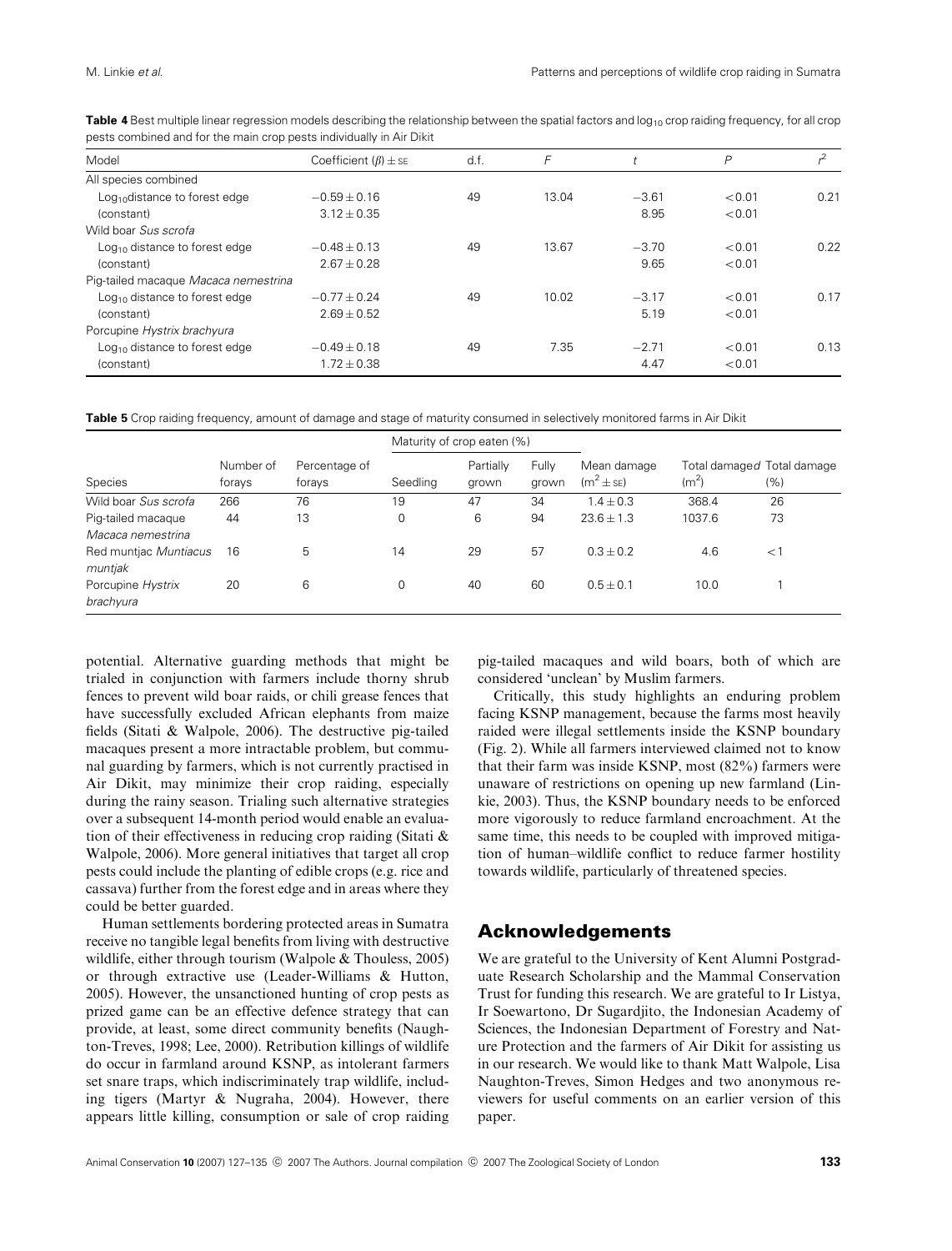### References

- Achard, F., Eva, H.D., Stibig, H.J., Mayaux, P., Gallego, J., Richards, T. & Malingreau, J.P. (2002). Determination of deforestation rates of the world's humid tropical forests. Science 297, 999–1002.
- Chiyo, P.I., Cochrane, E.P., Naughton, L. & Basuta, G.I. (2005). Temporal patterns of crop raiding by elephants: a response to changes in forage quality or crop availability? Afr. J. Ecol. 43, 48–55.
- Conover, M.R. (2002). Resolving human–wildife conflicts: the science of wildlife damage management. Boca Raton, FL: Lewis Publishers.
- Hill, C., Osborn, F. & Plumptre, A.J. (2002). Human–wildlife conflict: identifying the problems and possible solutions. Albertine rift technical report series Vol. 1. New York: Wildlife Conservation Society.
- Hill, C.M. (1997). Crop-raiding by wild animals: the farmers' perspective in an agricultural community in western Uganda. Int. J. Pest Mgmt. 43, 77–84.
- Hill, C.M. (2000). Conflict of interest between people and baboons: crop raiding in Uganda. Int. J. Primatol. 21, 299–315.
- Hoare, R.E. (1999a). Determinants of human–elephant conflict in a land use mosaic. J. Appl. Ecol. 36, 689-700.
- Hoare, R.E. (1999b). A standardized data collection and analysis protocol for human elephant conflict situations in Africa. Nairobi, Kenya: African Elephant Specialist Group, IUCN.
- Hoare, R.E. & du Toit, J.T. (1999). Coexistence between people and elephants in African savannas. Conserv. Biol. 13, 633–639.
- Holmes, D. (2001). Deforestation in Indonesia: a review of the situation in Sumatra, Kalimantan, and Sulawesi. Jakarta: The World Bank.
- Jhala, Y.V. (1993). Damage to sorghum crop by blackbuck. Int. J. Pest Mgmt. 39, 23–27.
- Laumonier, Y. (1994). The vegetation and tree flora of Kerinci-Seblat National Park, Sumatera. Trop. Biodiver. 2, 232–251.
- Leader-Williams, N. & Hutton, J.M. (2005). Does extractive use provide opportunities to reduce conflicts between people and wildlife? In People and wildlife: conflict or coexistence?: 140–161. Woodroffe, R., Thirgood, S.J. & Rabinowitz, A. (Eds). Cambridge: Cambridge University Press.
- Lee, R.J. (2000). Impact of subsistence hunting in North Sulawesi, Indonesia, and conservation options. In Hunting for sustainability in tropical forests: 455–472. Robinson, J. & Bennett, E. (Eds). New York: Columbia University Press.
- Linkie, M. (2003). Tigers, prey loss and deforestation patterns in Sumatra. Unpublished PhD thesis, University of Kent, UK.
- Linkie, M., Martyr, D.J., Holden, J., Yanuar, A., Sugardjito, J., Hartana, A. & Leader-Williams, N. (2003). Habitat loss

and poaching threaten the Sumatran tiger in Kerinci Seblat National Park, Sumatra. Oryx 37, 41–48.

- Martyr, D.J. & Nugraha, R.T. (2004). Kerinci Seblat Tiger Protection. Unpublished activities and progress report. Fauna and Flora International and Kerinci Seblat National Park, Sungai Penuh, Indonesia.
- Naughton-Treves, L. (1997). Farming the forest edge: vulnerable places and people around Kibale National Park, Uganda. Geogr. Rev. 87, 27–47.
- Naughton-Treves, L. (1998). Predicting patterns of crop damage by wildlife around Kibale National Park, Uganda. Conserv. Biol. 12, 156–168.
- Naughton-Treves, L., Rose, R. & Treves, A. (1999). Social dimensions of HEC in Africa: a literature review and case studies from Uganda and Cameroon. Gland, Switzerland: Human Elephant Conflict Taskforce, IUCN.
- Naughton-Treves, L. & Treves, A. (2005). Socioecological factors shaping local support for wildlife: crop raiding by elephants and other wildlife in Africa. In People and wildlife: conflict or coexistence?: 252–278. Woodroffe, R., Thirgood, S. & Rabinowitz, A. (Eds). Cambridge: Cambridge University Press.
- Nyhus, P. & Tilson, R. (2004). Agroforestry, elephants, and tigers: balancing conservation theory and practice in human-dominated landscapes of Southeast Asia. Agric. Ecosyst. Environ. 104, 87–97.
- Nyhus, P.J., Tilson, R. & Sumianto, . (2000). Crop-raiding elephants and conservation implications at Way Kambas National Park, Sumatra, Indonesia. Oryx 34, 262–274.
- Rabus, B., Eineder, M., Roth, A. & Bamler, R. (2003). The shuttle radar topography mission  $-$  a new class of digital elevation models acquired by spaceborne radar. J. Photogrammetry Remote Sensing 57, 241–262.
- Rao, K.S., Maikhuri, R.K., Nautiyal, S. & Saxena, K.G. (2002). Crop damage and livestock depredation by wildlife: a case study from Nanda Devi Biosphere Reserve, India. J. Environ. Mgmt. 66, 317–327.
- Saj, T.L., Sicotte, P. & Paterson, J.D. (2001). The conflict between vervet monkeys and farmers at the forest edge in Entebbe, Uganda. Afr. J. Ecol. 39, 195–199.
- Sekhar, N.U. (1998). Crop and livestock depredation caused by wild animals in protected areas: the case of Sariska Tiger Reserve, Rajasthan, India. Environ. Conserv. 25, 160–171.
- Siex, K.S. & Struhsaker, T.T. (1999). Colobus monkeys and coconuts: a study of perceived human–wildlife conflicts. J. Appl. Ecol. 36, 1009–1020.
- Sitati, N.W. & Walpole, M.J. (2006). Assessing farm-based measures for mitigating human–elephant conflict in Transmara District, Kenya. Oryx 40, 279–286.
- Sitati, N.W., Walpole, M.J. & Leader-Williams, N. (2005). Mitigating human–elephant conflict outside protected areas in Africa: crop raiding in Transmara District, Kenya. J. Appl. Ecol. 42, 1175–1182.